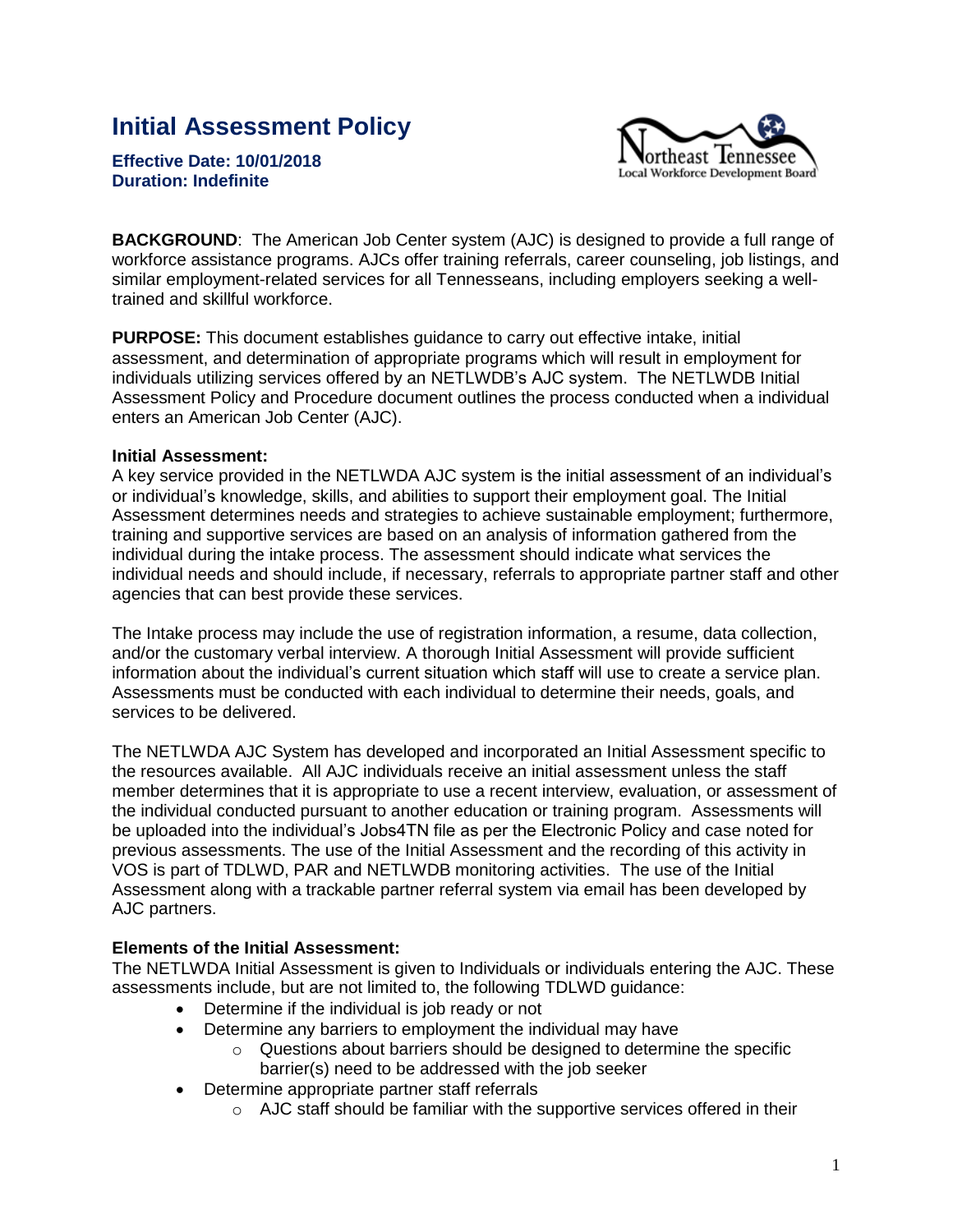specific area as well as the services that partner staff provide for appropriate referrals. Staff should also know the appropriate referral process to these partner staff and supportive service providers

- Determine the individual's skills, abilities, and interests
- Determine the individual's goals

**Note:** It is essential that individuals with barriers to employment, who are in need of immediate income, be provided short-term prevocational services that include communication skills, interviewing skills, punctuality, personal maintenance skills, professional conduct, and financial literacy services to prepare them for unsubsidized employment.

## **Initial Assessment Process:**

Staff at AJCs use the Initial Assessment to learn about the individual's occupational goals, existing skills, and work readiness to determine whether or not the individual has any barriers to employment. This Initial Assessment is conducted in the context of current local labor market conditions by utilizing the tools and resources available through Jobs4TN.

- Staff will take into account service needs such as the desire to pursue training or education
- The initial assessment should result in a determination of the individual's next steps, which may include a comprehensive assessment and the development of an individual employment plan
- Since WIOA emphasizes the priority of assisting low income individuals with barriers to employment, Veterans and assisting those with disabilities, information regarding training or education services must be provided so that the individual has an opportunity to make sound decisions when selecting a career path
- The Initial Assessment will allow staff to determine appropriate referrals to partner agencies, such as Adult Education or Vocational Rehabilitation, as well as to entities that can provide supportive services needed by the individual
- The initial assessment should also serve as a tool for staff to determine enrollment or co-enrollment in appropriate programs

# **Assessment Process:**

Based on individual need, the Initial Assessment process may include, but is not limited to, the following:

- 1) **Occupational Goal Evaluation:**
	- a) An analysis of the individual's occupational goal to determine whether it is favorable or unfavorable in the labor market
	- b) If the individual does not have a clear occupational goal, or if the individual's outlook for an occupational goal is unfavorable, then the individual is identified for career development services (i.e., career exploration to identify an occupation with a favorable, local labor market outlook).

## 2) **Knowledge, Skills and Abilities Evaluation**:

If the individual's occupational goal has a favorable outlook in the labor market then the following questions must be asked:

- a) Does the individual have occupational skills that are currently in demand?
- b) How does the individual's work history, experience, and/or level of expertise relate to the individual's goal?
- c) Does the individual have transferable skills?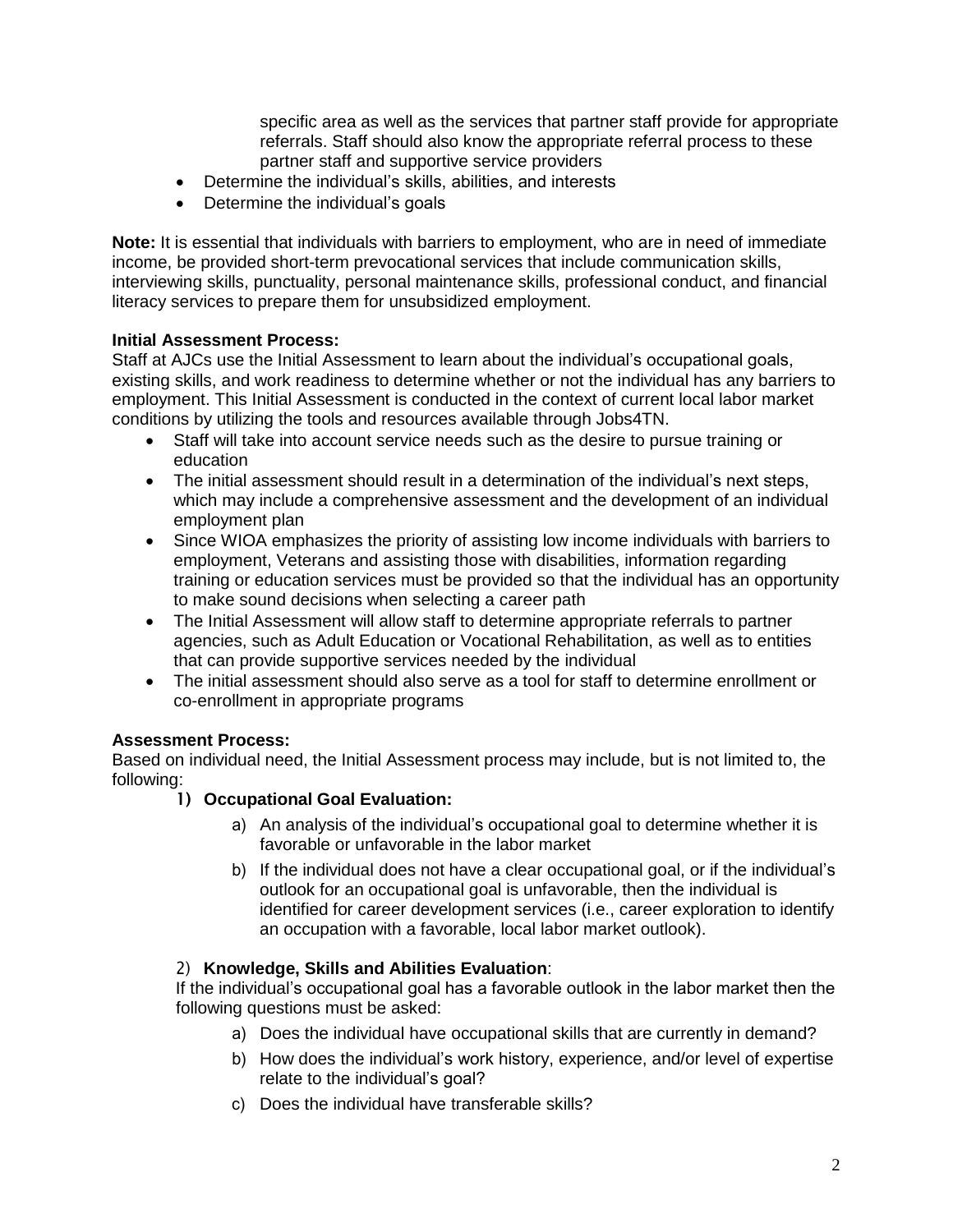- d) Does the individual have the necessary education and training to compete in the job market?
- e) Is the individual unlikely to return to a former occupation due to local economic conditions?

If the answers indicate to staff that the individual has deficiencies in knowledge, skills, and/or abilities which will lead to barriers for sustainable jobs and earnings, then the individual will be identified as needing educational, training, or support services.

#### 3) **Barriers to Employment Evaluation:**

This should be conducted if the individual's knowledge, skills, and abilities are proficient. Some examples of barriers to employment are:

- Health and physical considerations
- Poor work history
- Lack of references
- Child or elder care issues
- Criminal record
- Transportation issues
- Limited English skills
- Homelessness

If no barriers exist, or the barriers can be addressed during the initial assessment or a subsequent appointment, the individual is identified for job search ready services.

#### 4) **Job Search Skills Evaluation:**

This should be conducted to determine a individual's planning, preparation, and job seeking skills. Some subjects to evaluate include:

- Does the individual have job adaptation skills?
- Does the individual have an up to date resume?
- Does the individual need assistance with interviewing and/or communication skills?
- Does the individual know how to conduct an effective job search?
- Does the individual have basic computer skills in order to apply for work online and conduct internet-based job searches?
- Does the individual have social networking and self-marketing skills?
- Is the individual motivated to find work?
- Does the individual have a work search plan?

#### **Services:**

#### **Job Search Ready Services:**

Job Search services may be provided to individuals who have an occupational goal with a favorable labor market outlook, or occupational knowledge, skills, and abilities for the occupational goal; and or do not have barriers that might prevent obtaining and retaining employment.

#### **Training Services:**

Training Services may be provided to individuals who do not possess an occupational goal; and/or do not possess the requisite occupational knowledge, skills, and abilities to find work related to the individual's occupational goal; and/or have barriers that potentially prevent them from obtaining and retaining employment. Training services may include, but not be limited to: